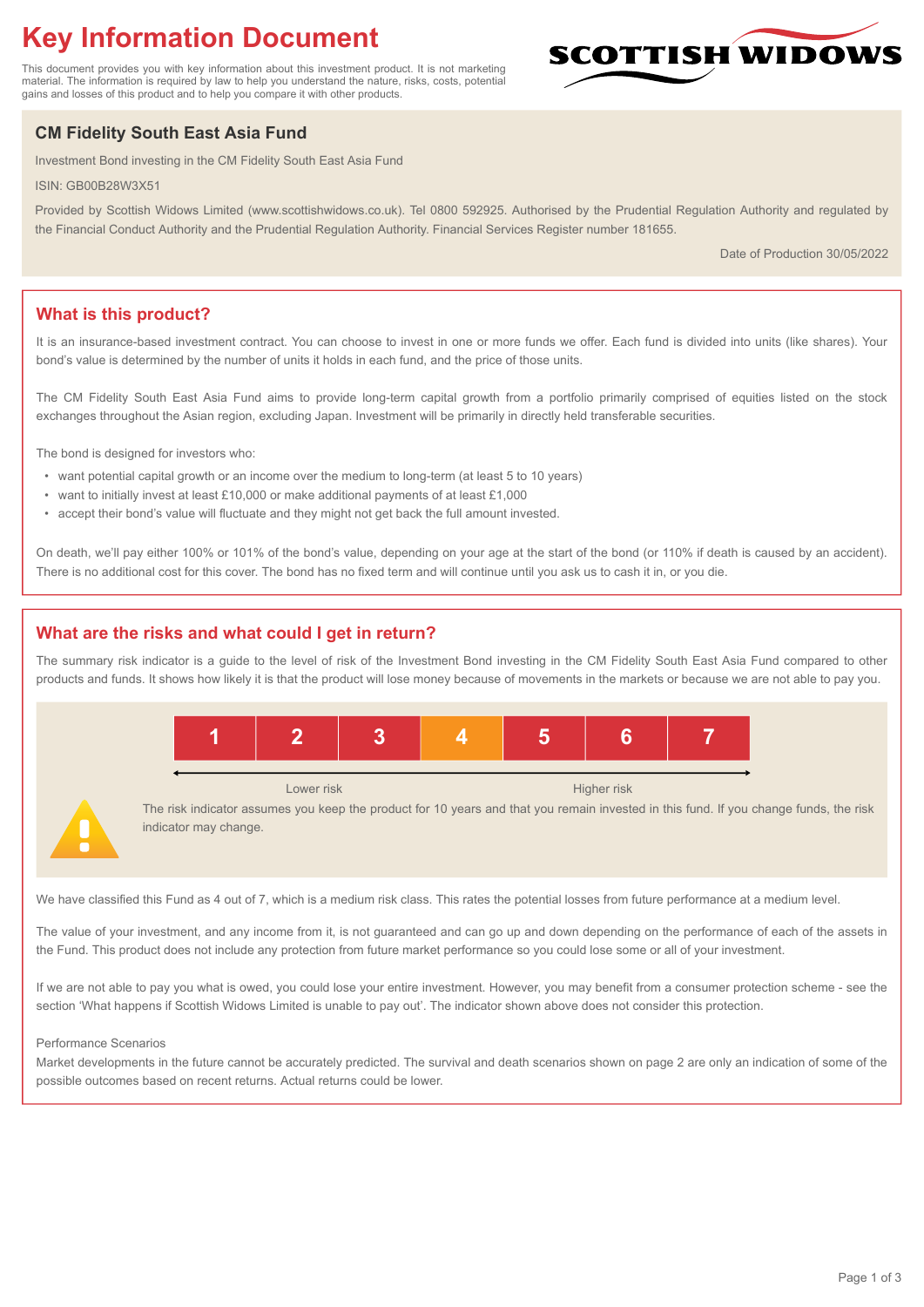

#### **What are the risks and what could I get in return? (continued)**

This table shows the money you could get back over the next 10 years, under different scenarios, assuming that you invest £10,000. The figures below assume no withdrawals are taken and do not allow for any Large Fund Bonus which may apply. The scenarios shown illustrate how your investment could perform. You can compare them with the scenarios of other products. The scenarios presented are an estimate of future performance based on evidence from the past on how the value of this investment varies, and are not an exact indicator. What you get will vary depending on how the market performs and how long you keep the investment. The stress scenario shows what you might get back in extreme market circumstances, and it does not take into account the situation where we are not able to pay you. The death scenario assumes investments perform in line with the moderate scenario.

The figures shown include all the costs of the product itself, but may not include all the costs that you pay to your adviser. The figures do not take into account your personal tax situation, which may also affect how much you get back. Before deciding to invest, you should read the Additional Information Document for more information on the risks and what you might get back. See page 2 for information on how the performance scenarios are calculated.

| <b>Investment £10,000</b> |                                                    |           |           |                                             |  |  |
|---------------------------|----------------------------------------------------|-----------|-----------|---------------------------------------------|--|--|
|                           | 1 year                                             |           | 5 years   | 10 years<br>(Recommended<br>holding period) |  |  |
| <b>Survival Scenarios</b> |                                                    |           |           |                                             |  |  |
| <b>Stress scenario</b>    | What you might get back after costs                | £2,280    | £3,614    | £2,191                                      |  |  |
|                           | Average return each year                           | $-77.20%$ | $-18.42%$ | $-14.09%$                                   |  |  |
| Unfavourable scenario     | What you might get back after costs<br>£7,950      |           | £6,334    | £5,540                                      |  |  |
|                           | Average return each year                           | $-20.50%$ | $-8.73%$  | $-5.73%$                                    |  |  |
| Moderate scenario         | What you might get back after costs                | £10,142   | £10,902   | £11.932                                     |  |  |
|                           | Average return each year                           | 1.42%     | 1.74%     | 1.78%                                       |  |  |
| Favourable scenario       | What you might get back after costs                | £12,894   | £18,698   | £25,610                                     |  |  |
| Average return each year  |                                                    | 28.94%    | 13.33%    | 9.86%                                       |  |  |
| <b>Death scenarios</b>    |                                                    |           |           |                                             |  |  |
| Insured event             | What your beneficiaries might get back after costs | £10,243   | £11,011   | £12,051                                     |  |  |

#### **What happens if Scottish Widows is unable to pay out?**

Your Plan is fully covered by the Financial Services Compensation Scheme. More information about compensation arrangements is available from the Financial Services Compensation Scheme, who can be contacted on 0800 678 1100 or 0207 741 4100 or via their website at www.fscs.org.uk

# **What are the costs?**

The Reduction in Yield (RIY) shows what impact the total costs you pay will have on the investment return you might get. The total costs take into account one-off, ongoing and incidental costs. The amounts shown here are the cumulative costs of the product itself, for three different holding periods. The monetary figures shown assume you invest £10,000 and investments perform in line with the moderate scenario. The figures are estimates and may change in the future. The person selling you or advising you about this product may charge you other costs. If so, this person will provide you with information about these costs, and show you the impact that all costs will have on your investment over time.

| Investment £10,000              |                             |                              |                            |  |  |  |
|---------------------------------|-----------------------------|------------------------------|----------------------------|--|--|--|
| <b>Scenarios</b>                | If you cash in after 1 year | If you cash in after 5 years | If you cash in at 10 years |  |  |  |
| Total costs                     | £296                        | £1,263                       | £2,437                     |  |  |  |
| Impact on return (RIY) per year | 2.94%                       | 2.53%                        | 2.48%                      |  |  |  |